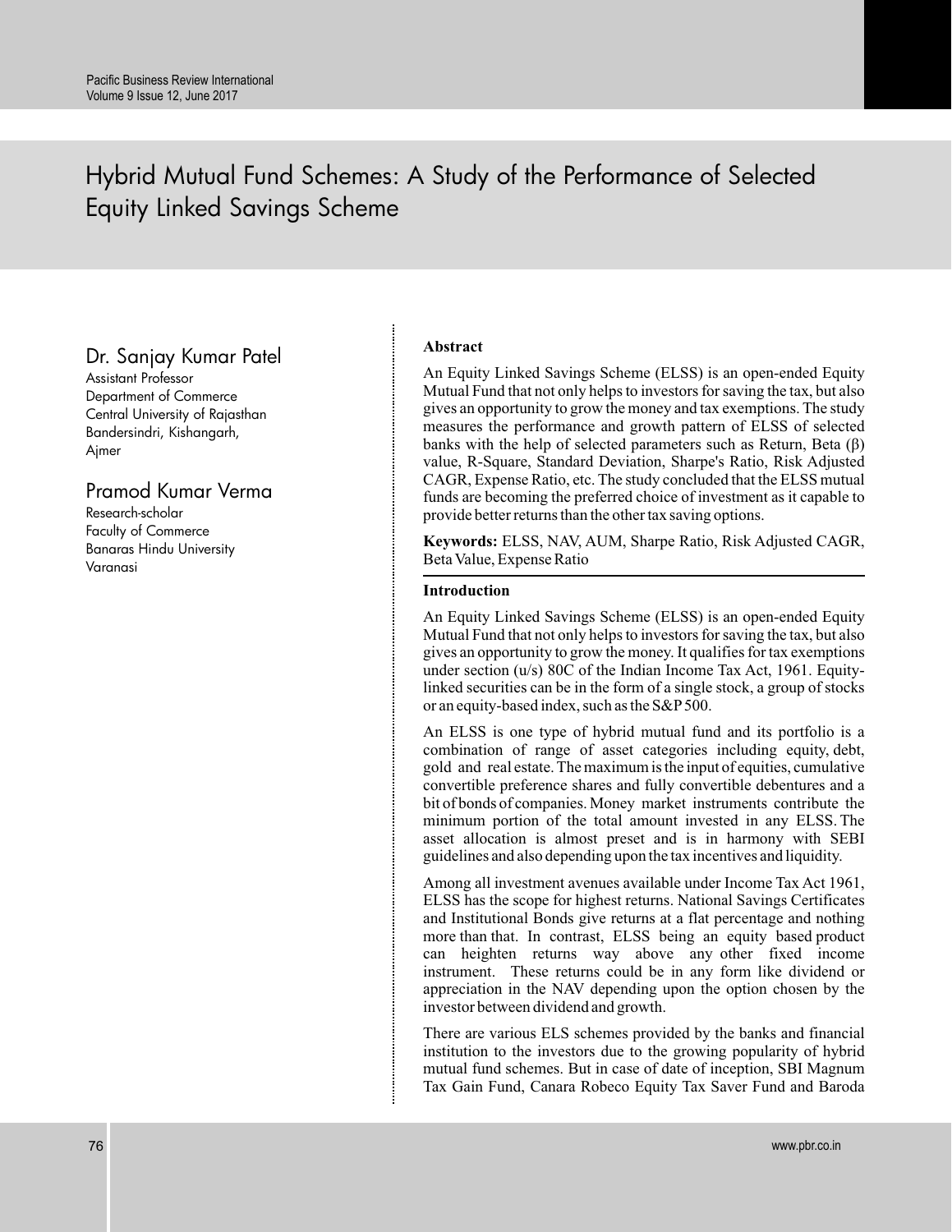Pioneer ELSS 96 Fund are the oldest schemes among ELS performance of these ELSS. A Brief characteristic of the schemes. The study generalized the results on the basis of the selected ELS schemes for the study have been given in Table 1.

| <b>Scheme Name</b>                  | Date of    | <b>Minimum</b> | April 2005                       | NAV as on $1st$ | NAV as on $31st$<br><b>March 2015</b> |        |  |
|-------------------------------------|------------|----------------|----------------------------------|-----------------|---------------------------------------|--------|--|
|                                     | Inception  | Investment     | D                                | G               | D                                     | G      |  |
| <b>SBI Magnum</b>                   |            |                |                                  |                 |                                       |        |  |
| <b>Tax Gain</b>                     | March 1993 | 5000           | 12.35                            | 8.34            | 45.61                                 | 114.32 |  |
| <b>Scheme</b>                       |            |                |                                  |                 |                                       |        |  |
| <b>Baroda Pioneer</b>               | March 1996 |                | 12.31                            | 12.31           | 31.95                                 | 31.95  |  |
| <b>ELSS 96 Fund</b>                 |            | 5000           |                                  |                 |                                       |        |  |
| Canara Robeco                       |            |                | 6.81                             | 6.81            |                                       |        |  |
| <b>Equity Tax</b>                   | March 1993 | 5000           |                                  |                 | 25.94                                 | 47.52  |  |
| <b>Saver Fund</b>                   |            |                |                                  |                 |                                       |        |  |
| <b>Source:</b> www.moneycontrol.com |            |                | <b>Note:</b> $G =$ growth option |                 | $D$ = dividend option                 |        |  |

**Table-1:** Key Features of the Selected **Equity Linked Saving Schemes**

#### **Review of literature**

Sarkar & Majumadar (1995) evaluated financial performance of five close-ended growth funds for the period February 1991 to August 1993, concluded that the performance was below average in terms of alpha values (all negative & statistically not significant) & fund possessed high risk. No reference was provided about the timing parameters in their study. Malhotra and McLeod (1997) concluded that expense-conscious investors should look at the fund size, age, turnover ratio and cash ratio as key determinants of expenses. Their analysis of bond funds suggests that the key factors are the fund's sales charge, weighted average maturity and size.

Jaydev. M., (1996) in his work on 'Mutual Fund Performance: An Analysis of Monthly Returns' examined performance of two schemes during the period, June 1992 to March 1994 in terms of returns/ benchmark comparison, diversification, selectivity & market timing skills. He concluded that the schemes failed to perform better than the market portfolio (ET's ordinary share price index). Diversification was unsatisfactory. The performance did not show any signs of selectivity & timing skills of the fund managers. Gupta, O.P. & Gupta, A. (2004) examine the investment performance of selected Indian mutual fund schemes from period of 1st April 1999 to 31st March 2003 and found that the sample funds have not earned even equivalent to risk free rate of return as well as sample funds are not adequately diversification a substantial part of the variation in fund return was not explained by market.

Muthappan, P.K. & Damodharan, E. (2006) examined the risk & return performance of Indian Mutual fund schemes. The result concluded that risk & return of mutual fund schemes are not in conformity with their stated objectives as well as sample schemes are not found to be adequately diversified. Debasish (2009) during the period from April 1996 to March 2005, he evaluated the performance of selected schemes of mutual funds on the basis of risk and return measures. The study revealed that Franklin Templeton and UTI were the best performers and Birla Sun Life, HDFC and LIC mutual funds showed poor performance.

On the basis of sample of 36 equity funds Sondhi and Jain (2010) examined the market risk and investment performance of equity mutual funds in India. The study examined that the beta of funds, open-ended or close-ended categories, size of fund and the ownership pattern significantly affect risk-adjusted investment performance of equity fund. The study revealed that, the category, size and ownership have been significant determinants of the performance of mutual fund schemes. In the study of "Mutual Fund Industry in India: An Overview" Goel & Gupta (2014) discusses the growth, challenges and opportunities of Mutual Fund Industry. They suggested that AMC has to make additional provisions for investment in technology to cope with market changing scenario.

The initials studies indicate that the income from investment in mutual fund is significant factor in determination of investment orientation of investors. But the income effect on investment decision is become limited due to the risk return captivating of investors and growth option of mutual fund became popular schemes. The recent studies found that the investor loured with the schemes which provide multiple benefits. From the time being, now banks and financial institution is providing integrated mutual fund as equity linked saving schemes. The present study analyse the ELS schemes for investment decision in mutual fund.

#### **Objectives of the Study**

The main objective of the study is to evaluate and measure the efficiency of selected ELS mutual funds schemes in the development of mutual fund industry with reference to ELS schemes provided by SBI, Canara and BOB and try to find out which scheme is highly responsible in development of mutual fund industry. For achieving main objective, following sub-objectives has been formulated:

- 1) To review the Equity Linked Saving (ELS) Mutual Fund Schemes in India.
- 2) To evaluate the performance of selected ELS schemes of Public sector Bank Sponsored Mutual Funds.
- 3) To measure the efficiency of SBI, Canara and BOB sponsored ELS Mutual Fund schemes in terms of Risk and Returns.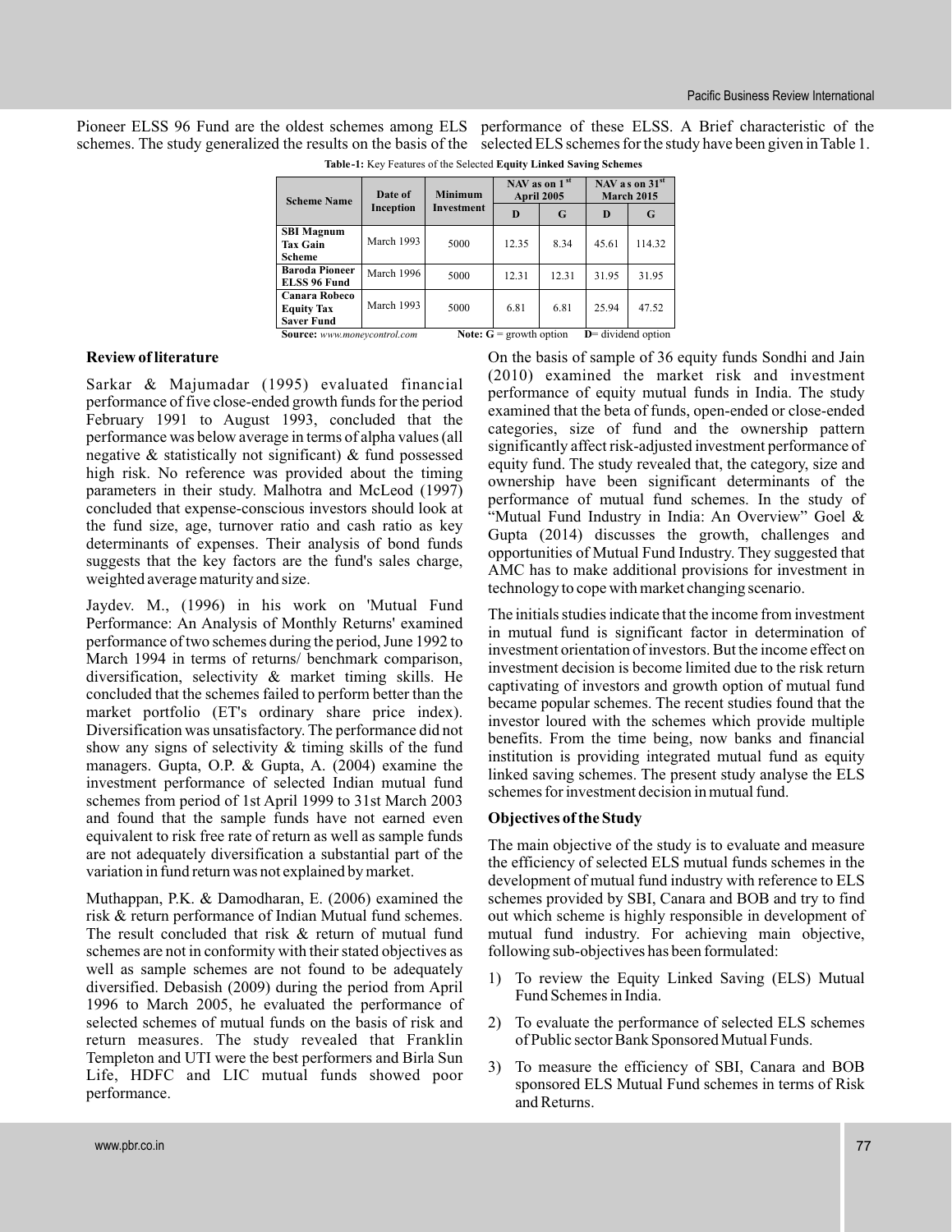# **Hypotheses**

The study mainly measures the performance of ELSS in mutual fund industry on the basis of risk and return whether ELSS performs efficiently or not. Consequently, the hypothesis being tested is:

- H1: There is no significant difference between the performance of ELS Scheme of SBI, Canara and BOB mutual fund.
- H2: There is no significance difference between growth and dividend option of ELS schemes of mutual fund.

## **Research Methodology**

The present study is analytical in nature and based upon secondary source of data where in selected equity linked saving schemes such as SBI Magnum Tax Gain Scheme, Baroda Pioneer ELSS 96 Fund and Canara Robeco Equity Tax Saver Fund have been covered. The performance of selected ELS schemes are taken as Explanatory Variables. The Standard Deviation, Regression, Beta, Sharpe Ratio, Risk Adjusted CAGR, Expense Ratio and Analysis of Variances (ANOVA) are used to evaluate the performance of ELS schemes. The period of the study is from the year 2006 to 2015. Data has been collected from the financial statements of the companies, SEBI and other reputed sources.

people have a lot of confusions in selecting the best mutual fund for investment. Proper assessment of various mutual fund performances and their comparison with other funds helps retail investors for making fruitful investment decisions. Among various Mutual fund schemes, the equity linked saving schemes ensures the minimum risks with maximum returns to the investors. Thus, the study helps to investors for better investment decision.

# **Results and Findings of ELS Scheme**

The performance evaluation of selected ELS scheme of SBI, Baroda and Canara bank is measured on the basis of selected parameters such as Total Number and Assests Under Management (AUM) of ELS Schemes, Average annual NAV, Total Return, Beta  $(\beta)$  of the Scheme, R-Square of the Scheme, Standard Deviation, Sharpe's Ratio, Compound Annual Growth Rate, Risk Adjusted CAGR and Expense Ratio.

## **1. Growth in the Number and AUM of Equity Linked Saving Schemes:**

The performance of ELSS in the Indian mutual funds industry can be measured on the basis of rise in the total number of ELSS schemes prevailing in the market during the period of time. Table-2 shows the growth in number of Equity Linked Saving Schemes floated in the market and AUM in ELS scheme of mutual funds in India for the period from 1stApril 2005 up to 31st March 2015.

# **Significance of the Study**

Mutual fund is an emerging investment area. But common

| Year                      | <b>Open Ended</b><br><b>Scheme</b> | <b>Close Ended</b><br><b>Scheme</b> | <b>Total Schemes</b>    | $AUM$ (Cr.) |
|---------------------------|------------------------------------|-------------------------------------|-------------------------|-------------|
| 2006                      | 26                                 | 11                                  | 37                      | 6589        |
| 2007                      | 29                                 | 11                                  | 40                      | 10211       |
| 2008                      | 30                                 | 12                                  | 42                      | 16020       |
| 2009                      | 35                                 | 12                                  | 47                      | 12427       |
| 2010                      | 36                                 | 12                                  | 48                      | 24066       |
| 2011                      | 36                                 | 12                                  | 48                      | 25569       |
| 2012                      | 36                                 | 13                                  | 49                      | 23644       |
| 2013                      | 36                                 | 14                                  | 50                      | 22746       |
| 2014                      | 38                                 | 14                                  | 52                      | 25547       |
| 2015                      | 39                                 | 16                                  | 55                      | 39470       |
| Mean                      | 34                                 | 13                                  | 47                      | 20629       |
| SD                        | $\overline{\mathbf{4}}$            | $\overline{2}$                      | 6                       | 9563        |
| CV                        | 12                                 | 12                                  | 12                      | 46          |
| <b>Max</b>                | 39                                 | 16                                  | 55                      | 39470       |
| Min                       | 26                                 | 11                                  | 37                      | 6589        |
| $CAGR$ $(%)$<br>$\bullet$ | $\overline{\mathbf{4}}$            | $\overline{\mathbf{4}}$             | $\overline{\mathbf{4}}$ | 20          |

**Table-2: ELS Schemes in India in terms of Number of Schemes and AUM (2006-15)**

Source- www.sebi.gov.in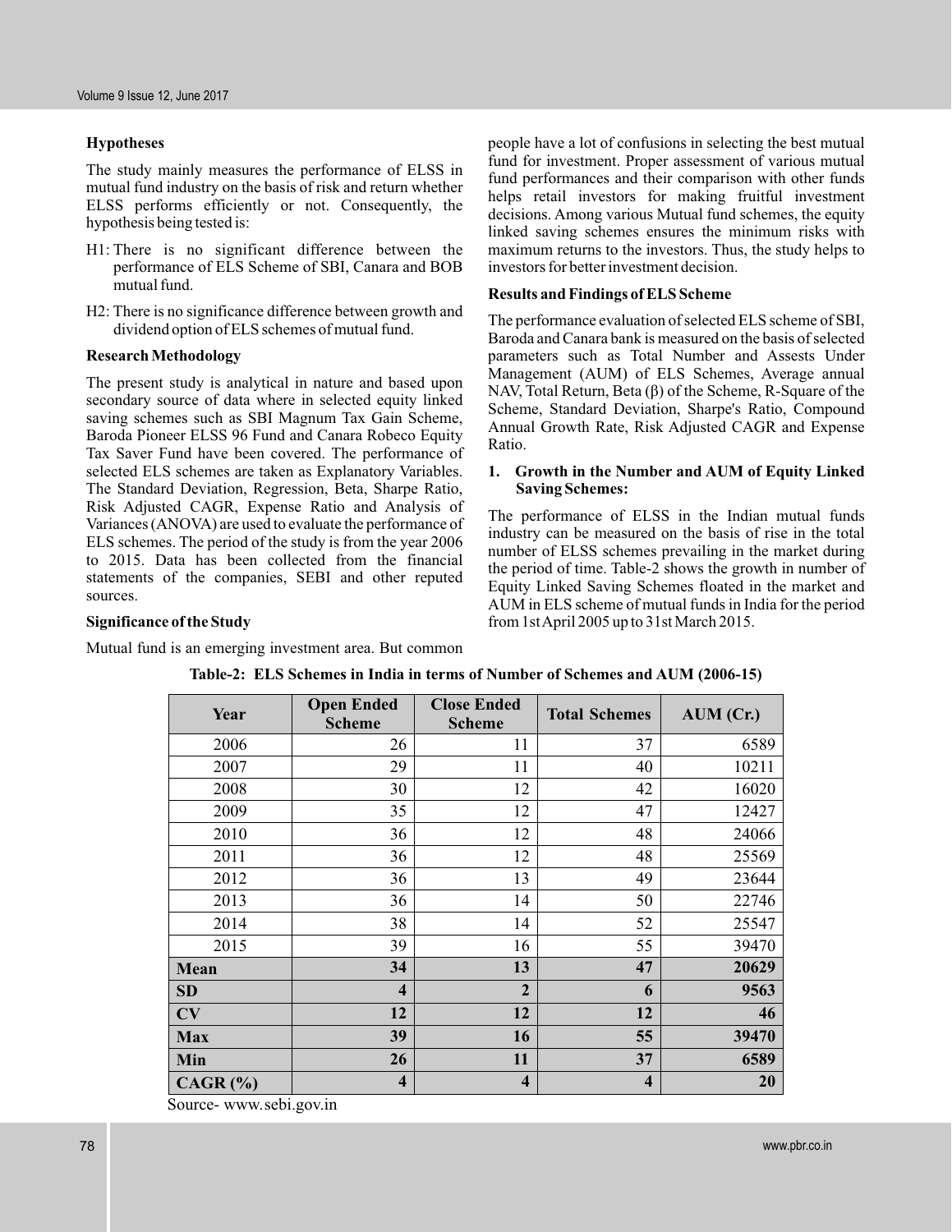The table -2 shows an increasing number of schemes during the study period in both types of schemes. In 2006, the total number of scheme was 37 (11 close ended schemes and 26 open ended schemes) and it was grow on its peak in the year 2015 at 55 schemes. The number of open ended schemes has always been more than the number of close ended of ELS schemes.

The average number of open ended scheme is 34 for the period with standard deviation of 4 schemes and positive variation in the growth of schemes (coefficient of variation= C.V.) of 12%. It is approximately two and half times greater than the close ended scheme which is averagely 13 schemes

with standard deviation of 2 schemes and 12% variation in growth of the schemes. However, the growth rate (CAGR) in close ended scheme and open ended scheme are equal.

Figure-1 clearly shows that the number of open ended schemes is quite high than close ended scheme in each year. The trend line of open ended scheme is increasing continuously from the beginning of the study period. It indicates the investors trust toward the open ended ELS scheme of mutual fund. On the basis of growth in the number of ELS scheme, it can be concluded that the performance open ended ELSS is much better than close ended ELSS.



Source: compiled from data at: www.sebi.gov.in

#### **Assets under Management of ELSS:**

The total value of assets that a mutual fund administers for itself and its customers is known as Assets Under Management or AUM. This value reflects position of the specific fund in the mutual fund industry as a whole. The amount of AUM is simple and the most prominent factor to determine the success or failure of a single fund or an industry.

crore in 2006 and it was rapidly grow at Rs. 24,066 crore in 2010 and Rs. 39,470 crore in 2015. The CAGR of AUM in ELS scheme is 20% for the period. The average AUM is Rs 20629 crore for period with variation (C.V.) of 46% in growth of ELSS. The rapid growth ofAUM shows the future prospect of mutual fund sector. The Figure -2 indicates that there is progressive trend with little fluctuation during study period in AUM of ELS scheme. It was tremendous increase from March 2006 to March 2015 (from 6589 crores to 39470 crores).





Source: compiled from data at: www.sebi.gov.in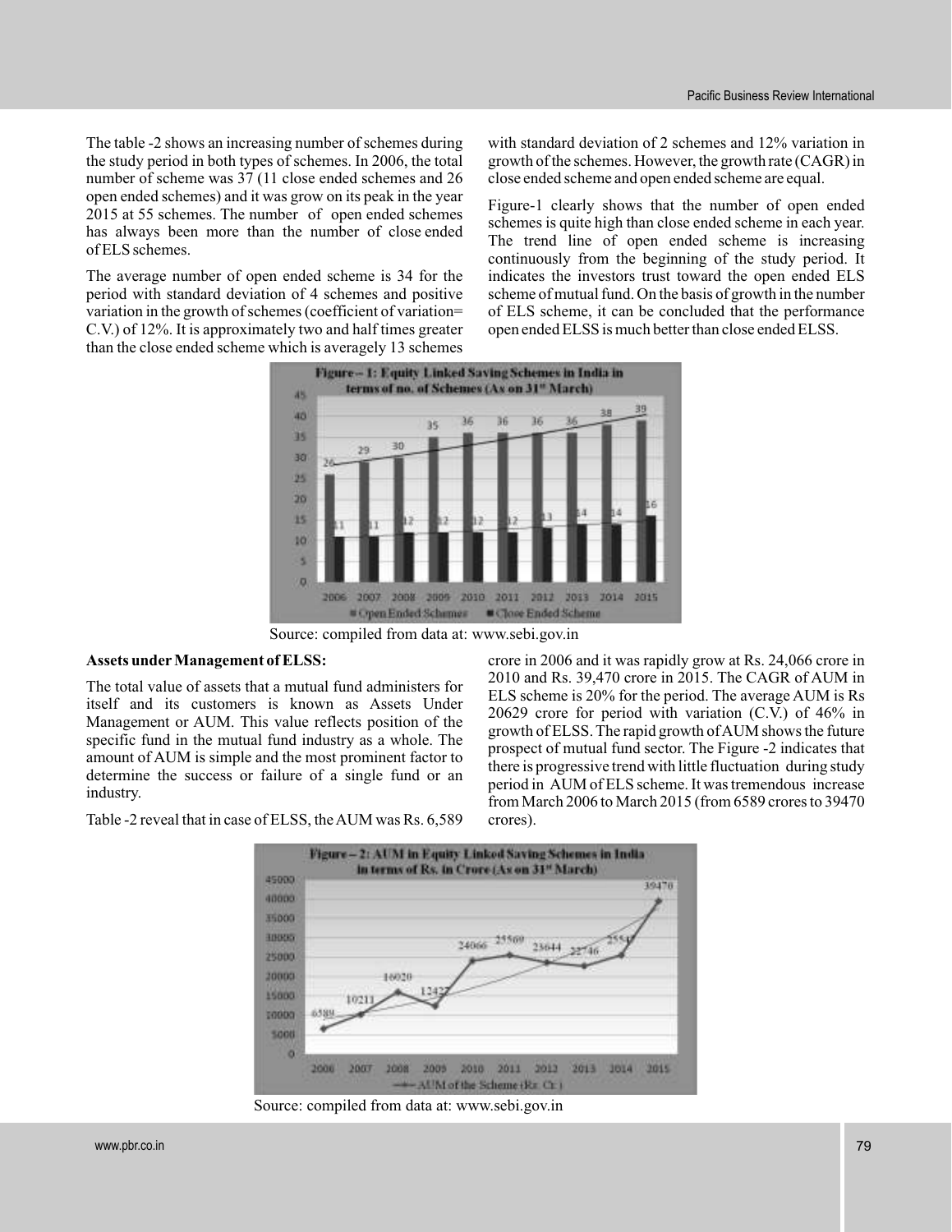#### **AverageAnnual NetAssets Value (NAV)**

The Equity Link Saving funds have been compared on the basis of their average annual NAVs and their growth over and above the previous year values. Table-3 reveals that the ELSS have seen a fluctuated growth in terms of their NAV, after the worst effect of subprime crisis of the U.S in the year 2008 which were caused due to excess lending provided by reputed American banks to people with low or poor credit worthiness. Firms like Bear Sterns, Lehman Brothers, and Meryl Lynch had gone broken and many others were finding it tremendously tricky to balance on their feet. In order to strengthen their balance sheets, these banks wrapped up positions in developing markets which led to a losing swing in markets like India. A simple case in point was the intraday 1400 points fall on the BSE in January 2008 that was brought about by City Bank unwinding its position in many front line stocks in India. In these testing times all the ELSS gave negative growth.

The highest average NAV in a year recorded in the period of study was 114.32 by SBI Tax Saver growth option in the year 2014-15. This scheme has also given highest average NAV of Rs. 59.19 for study period. While the least positive

average NAV in the year 2008-09 was of Rs.10.85 by Canara Robeco Equity Tax Savings with lowest average NAV of Rs.16.86 for study period. It is also found that initially when the scheme is launched, the NAV of its growth and dividend option remains more or less closer. But, gradually huge differences between the two values can be seen which is due to intensive ploughing back of profits by growth options which leads to appreciation in the value of investments.

The highest average NAV of dividend option of ELS scheme, for the study period, is Rs. 32.03 of SBI Magnum with variation (CV) of 20.85% (Table 3). The highest overall growth rate (CAGR) of dividend option in Canara Robeco is 7.97%. In the growth option of ELS scheme, the SBI Magnum quotes the highest average NAV as Rs. 59.19 with variation of approximately 40% but the highest overall growth rate (CAGR) in growth option of ELS scheme is represent by Canara Robeco at14.71%. It reveals that the performance of dividend option of SBI Magnum ELS scheme is better but in terms of NAV, Canara Robeco ELSS is giving more consistent growth rates in comparison to its counterparts.

| Table -3: Comparative Table for Annual Average NAV of Selected Banks' ELS Mutual Fund Schemes |  |
|-----------------------------------------------------------------------------------------------|--|
| (As on 31st March 2015)                                                                       |  |

| <b>YEAR</b>             |                |               | <b>SBI Magnum Tax Gain Scheme</b> |               |       |               | <b>Baroda Pioneer ELSS 96 Fund</b> |               |       |               | <b>Canara Robeco Equity Tax Saver Fund</b> |               |
|-------------------------|----------------|---------------|-----------------------------------|---------------|-------|---------------|------------------------------------|---------------|-------|---------------|--------------------------------------------|---------------|
|                         | $\overline{D}$ | $\frac{0}{0}$ | G                                 | $\frac{0}{0}$ | D     | $\frac{0}{0}$ | G                                  | $\frac{0}{0}$ | D     | $\frac{0}{0}$ | G                                          | $\frac{0}{0}$ |
| 2005-06                 | 24.71          |               | 36.70                             |               | 18.29 |               | 18.29                              |               | 12.05 |               | 12.05                                      |               |
| 2006-07                 | 28.56          | 15.58         | 42.42                             | 15.59         | 18.49 | 1.09          | 18.49                              | 1.09          | 12.66 | 5.06          | 12.66                                      | 5.06          |
| 2007-08                 | 34.50          | 20.80         | 51.07                             | 20.39         | 22.87 | 23.69         | 22.87                              | 23.69         | 15.76 | 24.49         | 15.76                                      | 24.49         |
| 2008-09                 | 20.88          | $-39.48$      | 30.91                             | $-39.48$      | 12.93 | $-43.46$      | 12.93                              | $-43.46$      | 10.85 | $-31.15$      | 10.85                                      | $-31.15$      |
| 2009-10                 | 35.46          | 69.83         | 57.80                             | 86.99         | 24.23 | 87.39         | 24.23                              | 87.39         | 19.21 | 77.05         | 23.33                                      | 115.02        |
| 2010-11                 | 33.01          | $-6.91$       | 60.07                             | 3.93          | 24.74 | 2.10          | 24.74                              | 2.10          | 18.21 | $-5.21$       | 25.83                                      | 10.72         |
| 2011-12                 | 32.05          | $-2.91$       | 58.35                             | $-2.86$       | 21.73 | $-12.17$      | 21.73                              | $-12.17$      | 17.29 | $-5.05$       | 25.96                                      | 0.50          |
| 2012-13                 | 30.88          | $-3.65$       | 62.95                             | 7.88          | 21.41 | $-1.47$       | 21.41                              | $-1.47$       | 17.15 | $-0.81$       | 27.89                                      | 7.43          |
| 2013-14                 | 34.65          | 12.21         | 77.35                             | 22.88         | 23.76 | 10.98         | 23.76                              | 10.98         | 19.46 | 13.47         | 32.95                                      | 18.14         |
| 2014-15                 | 45.61          | 31.63         | 114.32                            | 47.80         | 31.95 | 34.47         | 31.95                              | 34.47         | 25.94 | 33.30         | 47.52                                      | 44.22         |
| Mean                    | 32.03          |               | 59.19                             |               | 22.04 |               | 22.04                              |               | 16.86 |               | 23.48                                      |               |
| <b>SD</b>               | 6.68           |               | 23.66                             |               | 4.99  |               | 4.99                               |               | 4.41  |               | 11.38                                      |               |
| CV                      | 20.85          |               | 39.98                             |               | 22.64 |               | 22.64                              |               | 26.15 |               | 48.47                                      |               |
| Max                     | 45.61          |               | 114.32                            |               | 31.95 |               | 31.95                              |               | 25.94 |               | 47.52                                      |               |
| Min                     | 20.88          |               | 30.91                             |               | 12.93 |               | 12.93                              |               | 10.85 |               | 10.85                                      |               |
| $CAGR$ $(\% )$          | 6.32           |               | 12.03                             |               | 5.74  |               | 5.74                               |               | 7.97  |               | 14.71                                      |               |
| Source: www.sebi.gov.in |                |               |                                   |               |       |               |                                    |               |       |               |                                            |               |

**Note:** G = growth option D = dividend option  $(\% = \%$  growth over the previous year NAV)

#### **Total Return:**

The total returns are the difference between the net asset value (NAV) of two separate dates divided by the NAV of the preceding date. It measures the overall profitability performance of the schemes. It can be calculated as:

Total Return = (Closing NAV - Opening NAV) / Opening NAV)\*100

The return values of S&P CNX 500 index (335.76%) has also been taken as a benchmark for more effective interpretation of the results.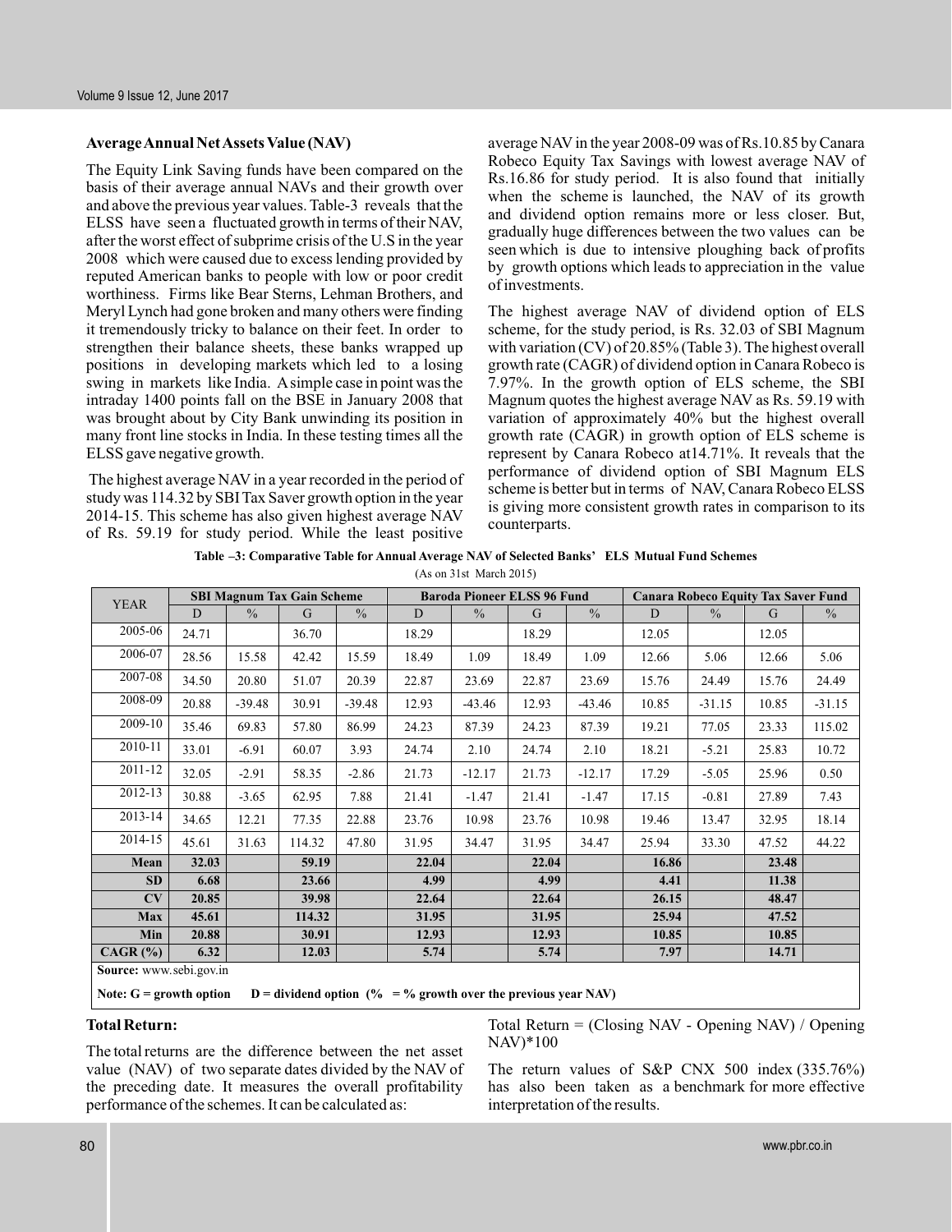| (As on 31st March 2015)                     |          |        |                                       |                                                      |          |  |  |  |  |
|---------------------------------------------|----------|--------|---------------------------------------|------------------------------------------------------|----------|--|--|--|--|
| <b>SBI Magnum Tax Gain</b><br><b>Scheme</b> |          |        | <b>Baroda Pioneer ELSS 96</b><br>Fund | <b>Canara Robeco Equity</b><br><b>Tax Saver Fund</b> |          |  |  |  |  |
| Growth                                      | Dividend | Growth | Dividend                              | Growth                                               | Dividend |  |  |  |  |
| 523.34                                      | 269.31   | 159.55 | 159.55                                | 597.80                                               | 280.91   |  |  |  |  |

| <b>Table <math>-4</math>:</b> Comparative Table of Total Return in ELS Schemes $(\%)$ |  |  |
|---------------------------------------------------------------------------------------|--|--|
|---------------------------------------------------------------------------------------|--|--|

 $(A \text{ s on } 21$ st March  $2.015$ 

**Source:** Calculated from the table-3 average annual value (2006-15)

Table-4 shows that only growth option of Canara Robeco and SBI Magnum maintains the standards. The Canara Robeco ELSS is giving highest returns to their investors of 597.80% (growth option). Second maximum ELSS return is recorded by SBI Tax Savings growth option (523.34%). In the dividend option, canara Robeco is the leading scheme. It can be concluded that SBI and Canara Robeco ELSS, during last decade gives more return than benchmark return in growth options. In nut shell, Canara Robeco ELSS is the more profitable scheme.

# **Beta** (β) of the Schemes:

Beta is the measurement of volatility of the return with

fluctuation in the market return. It can be calculated as:-

Beta  $(\beta)$  = Covariance of Portfolio Return and Market Return/Variance of Market of Market Return

OR Beta(
$$
\beta
$$
) =  $\sum xy/\sum x2$ 

Beta is a measure of risk which applied to a fund provides functional statistical information. It indicates a fund's precedent price volatility relative to a particular stock market index.A fund with a Beta greater than 1 is considered more volatile than the market and less than 1 means less volatile.

|                            | (AS ON 51SU March 2015) |        |                               |                             |          |  |  |  |  |  |
|----------------------------|-------------------------|--------|-------------------------------|-----------------------------|----------|--|--|--|--|--|
| <b>SBI Magnum Tax Gain</b> |                         |        | <b>Baroda Pioneer ELSS 96</b> | <b>Canara Robeco Equity</b> |          |  |  |  |  |  |
| <b>Scheme</b>              |                         |        | Fund                          | <b>Tax Saver Fund</b>       |          |  |  |  |  |  |
| Growth                     | Dividend                | Growth | Dividend                      | Growth                      | Dividend |  |  |  |  |  |
| 1.326                      | 0.347                   | 0.253  | 0.253                         | 0.642                       | 0.244    |  |  |  |  |  |

**Table – 5:** Comparative Table of Beta (β) in ELS Schemes (%)

 $(A<sub>0</sub>, m<sub>21st</sub>)$  March 2015)

**Source:** Calculated from the table-3 average annual value (2006-15)

Table -5 reveals the Beta value of fund returns of the selected ELSS schemes as on 31st March 2015 calculated on the basis of average returns of the last ten years. The table shows that the Beta value of SBI Magnum Tax Gain growth option at 1.326. It is maximum in line with the changes in the market. The fund which is least affected by the market risk is BOB Pioneer ELSS. As per the risk measure is concerned, it can be concluded that SBI ELSS most volatile towards the market fluctuation as compared to their counterpart growth options and Baroda ELSS is less risky.

# **R-Square of the Schemes:**

R-square measures a fund's movements against its particular benchmark index on a scale. Here, R-square means that portion of change in NAV which is affected by the change in the market. The 'Market' refers to BSE Index. In Table-6, Rsquare values of the selected ELSS has been given as on 31st March 2015 which have been calculate by using the daily returns of the last ten years. Here r2 has been calculated between portfolio return and Benchmark S&P CNX 500 index return.

**Table –6:** Comparative Table of R - Square value in ELS Schemes (%)

(As on 31st March 2015)

| <b>SBI Magnum Tax Gain</b><br><b>Scheme</b> |          | <b>Baroda Pioneer ELSS 96</b> | Fund     | <b>Canara Robeco Equity</b><br><b>Tax Saver Fund</b> |          |  |
|---------------------------------------------|----------|-------------------------------|----------|------------------------------------------------------|----------|--|
| Growth                                      | Dividend | Growth                        | Dividend | Growth                                               | Dividend |  |
| 0.88                                        | 0.76     | 0.72                          | 0.72     | 0.89                                                 | 0.86     |  |

**Source:** Calculated from the table-3 average annual value (2006-15) and S&P CNX 500 index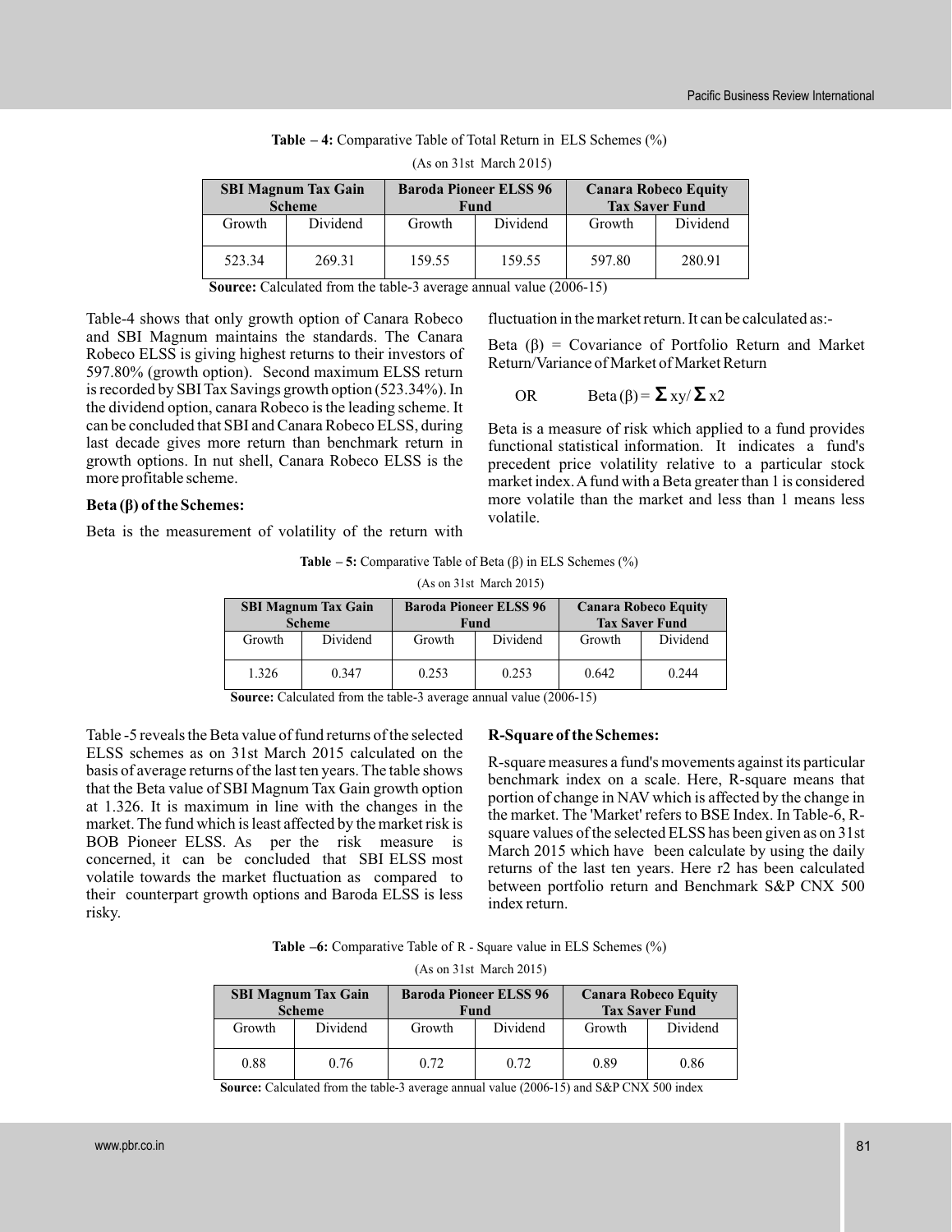The highest R-square was noted of Canara Robeco ELSS growth option with the value of 0.89 (table-6) which implies that 89% of the change in the NAV of ELS fund is due to the fluctuations in the market. The fund which is most adequately diversified is the BOB Pioneer ELSS 96 in both options with an R-square of 0.72. The table also indicates that market condition is more a descriptive variable for the NAVs of ELSS. In a nutshell, it can be said that on an average portfolios of all ELSS are effectively distributed. In the light of R- square it can be conclude that BOB Pioneer ELSS 96 is less market sensitive in comparison to other.

# **Standard Deviation:**

Standard deviation is the most used measure to estimate a fund's risk than any other. In simple way, it measures how much a fund's return varies around its mean or average value. Thus,A higher value of standard deviations means more deviation from its average rate of return. The table-7 reveals the standard deviations of fund returns of all the selected ELSS as on 31st March 2015 which have been calculated by using the daily return values of the schemes.

| <b>Table -7:</b> Comparative Table of Standard Deviation value in ELS Schemes (%) |  |
|-----------------------------------------------------------------------------------|--|
| $(A - 2L - 2L + M + L)$                                                           |  |

| (AS 011 5 ISU MARCH 2013)  |          |        |                               |                       |                             |  |  |  |  |
|----------------------------|----------|--------|-------------------------------|-----------------------|-----------------------------|--|--|--|--|
| <b>SBI Magnum Tax Gain</b> |          |        | <b>Baroda Pioneer ELSS 96</b> |                       | <b>Canara Robeco Equity</b> |  |  |  |  |
| <b>Scheme</b>              |          |        | Fund                          | <b>Tax Saver Fund</b> |                             |  |  |  |  |
| Growth                     | Dividend | Growth | Dividend                      | Growth                | Dividend                    |  |  |  |  |
| 23.66                      | 6.68     | 4.99   | 4.99                          | 11.38                 | 4.41                        |  |  |  |  |

**Source:** Calculated from the table-3 average annual value (2006-15)

It is clear from the table 7 that the highest Standard Deviation (S.D) is represented by SBI Magnum Tax Gain scheme (23.66 for growth option) followed by Canara Robeco ELSS (11.38 for growth option). It means that this fund gives the most unpredictable returns. The Baroda ELSS shows lowest deviation in its return. Therefore, it can be concluded that growth option ELSS are more volatile and random as compared to dividend option ELSS in terms of their returns and BOB Pioneer ELSS 96 is most consistent performer.

#### **Sharpe's Ratio:**

Sharpe's Ratio model evaluates funds on the basis of reward per unit of total risk. A high and positive Sharpe's ratio is an indication of a finer risk adjusted performance. Here the Sharpe's Ratios have been calculated on the basis of average portfolio return, Standard Deviation of the fund in the last decade and 91 day Treasury Bill return (risk free rate of return). The table-8 shows the Sharpe's ratios of all the selected ELSS as on 31st March 2015 along with Sharpe's ratio of the S&P CNX 500 index as the benchmark for more effective analysis of the data.

**Table –8:** Comparative Table of Sharpe's Ratio in ELS Schemes (%)

(As on 31st March 2015)

| $S\&P$<br><b>CNX</b><br>500 | <b>SBI Magnum Tax</b><br><b>Gain Scheme</b> |          |        | <b>Baroda Pioneer ELSS 96</b><br>Fund | <b>Canara Robeco Equity</b><br><b>Tax Saver Fund</b> |          |  |
|-----------------------------|---------------------------------------------|----------|--------|---------------------------------------|------------------------------------------------------|----------|--|
|                             | Growth                                      | Dividend | Growth | Dividend                              | Growth                                               | Dividend |  |
| 3.29                        | 2.21                                        | 3.76     | 3.03   | 3.03                                  | 1.45                                                 | 2.25     |  |

**Source:** Calculated from the table-3 average annual value (2006-15)

The table-8 clearly indicates that the ratio of all the schemes is less than the benchmark index. All the funds have at most given better outcomes than the market. SBI Magnum Tax Gain fund (3.76 dividend option) can be adjudged as the best amongst selected fund houses. So it can be concluded that on an average SBI Magnum Tax Gain is managed to provide superior domino effects as compared to other ELSS.

# **CompoundAnnual Growth Rate:**

Compound Annual Growth Rate is the year-over-year growth rate of an investment is for a specified period of time. It is an improved version of the total percentage growth rate. Table-9 shows the CAGR of benchmark and selected ELSS, calculated on the basis of average annual return of the year 2005-2006 and 2014-2015.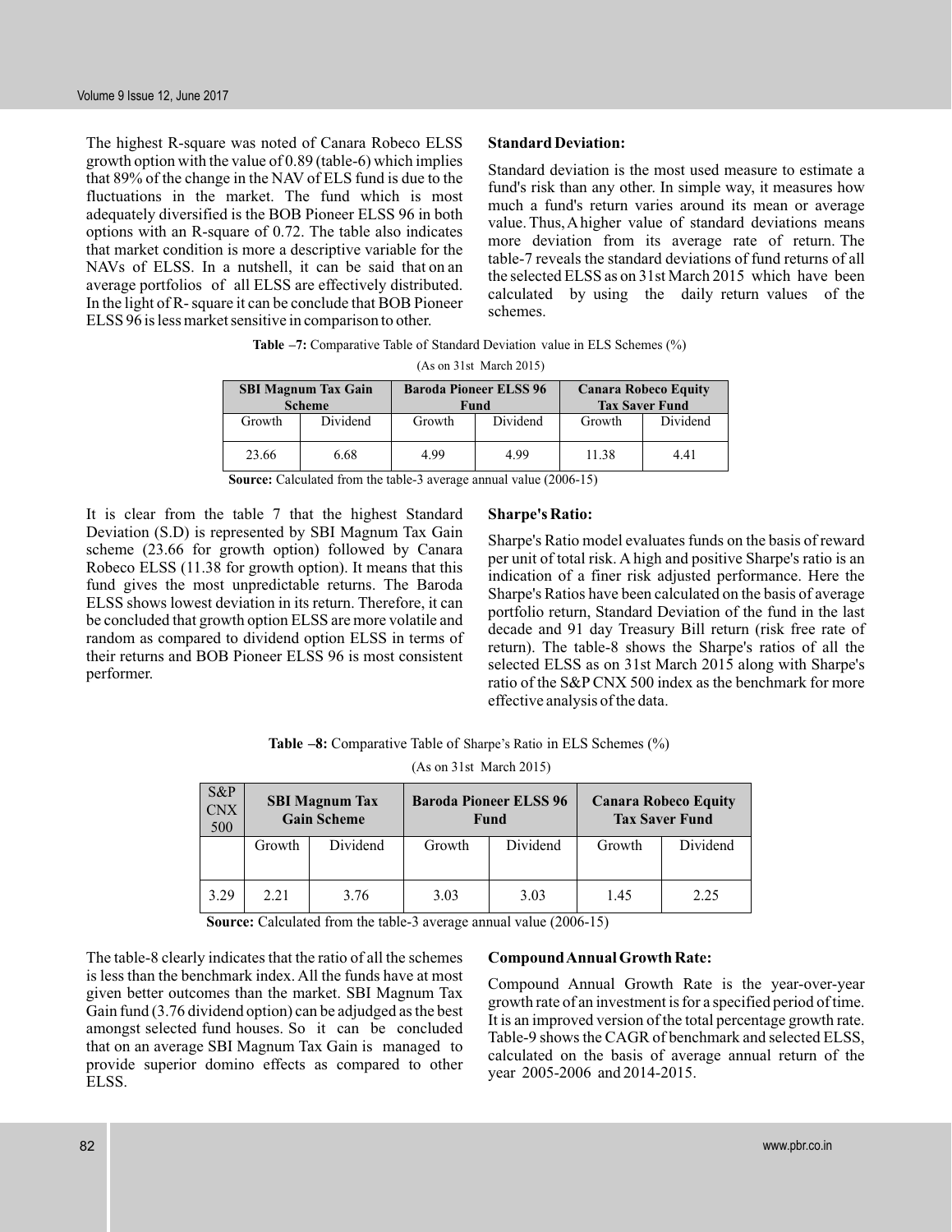| $S\&P$<br><b>CNX</b><br>500 | <b>SBI Magnum Tax</b><br><b>Gain Scheme</b> |                                                                                                                   |        | <b>Baroda Pioneer ELSS 96</b><br>Fund | <b>Canara Robeco Equity</b><br><b>Tax Saver Fund</b> |          |  |
|-----------------------------|---------------------------------------------|-------------------------------------------------------------------------------------------------------------------|--------|---------------------------------------|------------------------------------------------------|----------|--|
|                             | Growth                                      | Dividend                                                                                                          | Growth | Dividend                              | Growth                                               | Dividend |  |
| 12.22                       | 12.03                                       | 6.32<br>$0, \ldots, 0, 1, 1, \ldots, 1, 0, \ldots, 1, 1, 1, 0, \ldots, 1, 1, \ldots, 1, \ldots, 1, 0, 0, 0, 1, 0$ | 5.74   | 5.74                                  | 14.71                                                | 7.97     |  |

| <b>Table -9:</b> Comparative Table of CAGR in ELS Schemes (%) |                         |  |
|---------------------------------------------------------------|-------------------------|--|
|                                                               | (As on 31st March 2015) |  |

**Source:** Calculate: ted from the table-3 average annual value (2006-15)

Table -9 indicates that BOB Pioneer ELSS 96 is giving least CAGR of 5.74% in both growth and dividend options, which is much lower than benchmark return and from the least CAGR of others. Canara Robeco growth option being the exceptionally good performer is given a positive CAGR (14.71%) i.e. it can be assumed that it is grown with every compounding cycle. This growth is even higher than the growth experienced by our benchmark index (12.22%). Hence, it can be concluded that the Equity Linked Saving Schemes of Canara Robeco provides higher growth opportunity than other selected bank.

#### **Expense Ratio:**

The bank is done various expenses to comply with and control of any mutual fund schemes. All such expenses and charges can be evaluated under a single category called expense ratio. Expenses are the decision making measure of how superior the returns of a mutual fund will be. In Table 10, the average Expense Ratios of the selected tax saver schemes is given on the basis of the data for the period starting from 1st April 2005 up to 31st March 2015. Higher ratio shows the inefficiency in management of cost and lower ratio shows efficiency in management of operating cost of funds.

**Table -10:** Comparative Table of Expense Ratio of ELS Scheme (%)

| <b>Scheme Name</b> | <b>SBI Magnum Tax</b><br><b>Gain Scheme</b> | <b>Baroda Pioneer</b><br><b>ELSS 96 Fund</b> | <b>Canara Robeco</b><br><b>Equity Tax Saver</b><br><b>Fund</b> |  |
|--------------------|---------------------------------------------|----------------------------------------------|----------------------------------------------------------------|--|
| 2005-06            | 2.14                                        | 1.27                                         | 1.25                                                           |  |
| 2006-07            | 1.89                                        | 1.30                                         | 1.15                                                           |  |
| 2007-08            | 2.5                                         | 1.69                                         | 2.50                                                           |  |
| 2008-09            | 2.5                                         | 2.50                                         | 2.50                                                           |  |
| 2009-10            | 1.78                                        | 2.50                                         | 2.38                                                           |  |
| 2010-11            | 1.81                                        | 2.50                                         | 2.33                                                           |  |
| 2011-12            | 1.82                                        | 2.50                                         | 2.29                                                           |  |
| 2012-13            | 2.21                                        | 3.22                                         | 2.65                                                           |  |
| 2013-14            | 2.28                                        | 3.02                                         | 2.59                                                           |  |
| 2014-15            | 2.26                                        | 2.88                                         | 2.63                                                           |  |
| Average            | 2.12                                        | 2.34                                         | 2.23                                                           |  |
| <b>SD</b>          | 0.28                                        | 0.69                                         | 0.56                                                           |  |
| CV                 | 13.13                                       | 29.49                                        | 24.93                                                          |  |
| <b>Maximum</b>     | 2.50                                        | 3.22                                         | 2.65                                                           |  |
| <b>Minimum</b>     | 1.78                                        | 1.27                                         | 1.15                                                           |  |
| <b>CAGR</b>        | 0.55                                        | 8.53                                         | 7.72                                                           |  |

(As on 31st March 2015)

*Source:* www.valueresearchonline .com

The lowest expense ratio of ELS schemes during the study period is presented by Robeco Equity Diversified Fund. It spent only 1.15% of its returns earned on operational activities in a specific year (2006-07). The maximum average expense ratio position is held by Baroda Pioneer Growth Fund (3.22%) which indicates Baroda Pioneer is not able to control its operational expenses.

The mean of overall expense ratio for the period is 2.12% with variation of 13.13% of SBI's ELS scheme, 2.34% with variation of 29.49% of Baroda,s ELS scheme and 2.23% with variation of 24.93% of Canara's Scheme (table 6.30). Therefore, it can be concluded that on an average all three are almost similar, but SBI Magnum Tax Gain is better in expenses performer. SBI Magnum Tax Gain scheme is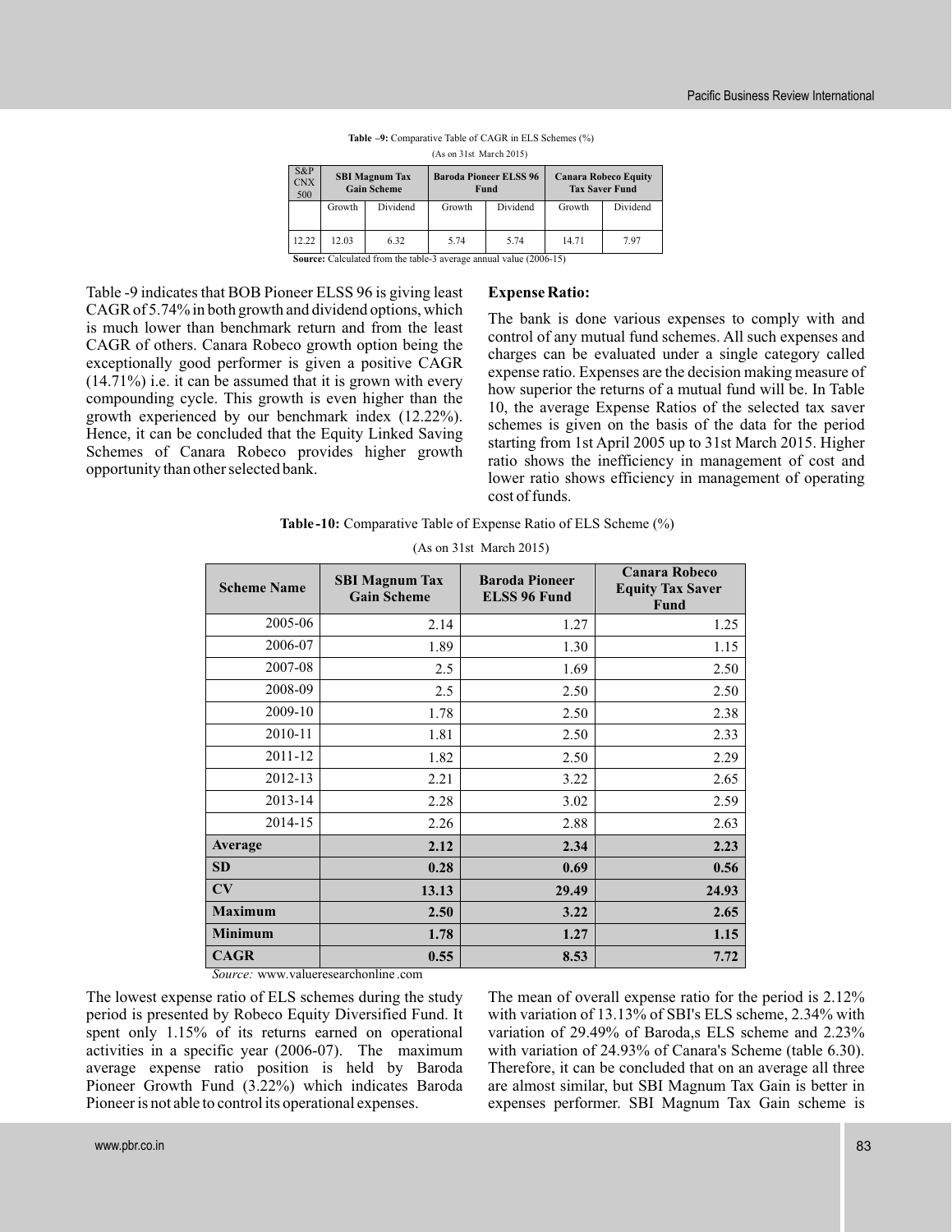**selected ELSS:**

found the most misers towards the operational expenses which included items like fund manager's fee, audit fee etc. during the study period.

The data for the ELSS was tested separately for growth and dividend option. To begin with the choice of the five schemes has been justified by trying to know whether there is significant difference between the average NAVs of their ELSS or not. For thisANOVAwas applied: **Statistical testing of difference between average NAVs of**

|                           |                          | Sum of<br><b>Squares</b> | df             | Mean<br><b>Square</b> | $\mathbf{F}$ | Sig.  |
|---------------------------|--------------------------|--------------------------|----------------|-----------------------|--------------|-------|
| <b>GROWTH</b><br>Option   | <b>Between</b><br>Groups | 8859.944                 | $\overline{2}$ | 4429.972              | 18.605       | .0008 |
|                           | Within<br>Groups         | 6429.048                 | 27             | 238.113               |              |       |
|                           | <b>Total</b>             | 15288.992                | 29             |                       |              |       |
| <b>Dividend</b><br>Option | <b>Between</b><br>Groups | 1189.644                 | $\overline{2}$ | 594.822               | 20.065       | .0004 |
|                           | Within<br>Groups         | 800.394                  | 27             | 29.644                |              |       |
|                           | <b>Total</b>             | 1990.038                 | 29             |                       |              |       |

Table – 11: ANOVA Results for Mean of NAVs of ELS Schemes

Table-11 reveals the output of the One Way ANOVA analysis and check the significant difference between mean of NAVs of ELSS. In the case of growth option and dividend option significance level is 0.0008 and 0.0004, which are less than significance level 0.05. Therefore the null hypothesis is rejected. Hence null hypothesis which states that there is no significant difference between mean of NAVs of ELSS has also rejected. So, the interpretation will be that there is significant difference between the selected mutual fund average NAVs.

#### **Conclusion:**

On the whole taking ELSS as the representative sample for the Indian mutual funds industry it can be summarized by saying that mutual funds are fast becoming the preferred choice of investment for the literate working class as that are capable of providing better returns than the other tax saving options. There is continues growth in total no. of scheme options available in the market in this category and their AUM has also shows increasing trend. The investors can park their funds in these equity schemes for now.

#### **References:**

- Acharya, Debashis & Sidana, G. (2007). Classifying Mutual Funds in India: Some results from clustering. Indian Journal of Economics and Business, 6(1): 71-79.
- Bala, Ramaswamy, Mathew, C. H. and Yeung (2003), "Evaluating Mutual Funds in an Emerging Market-Factors that matter to Financial Advisor",
- Chang, Eric C., & Lewellen, Wilbur G. (1984). Market Timing and Mutual Fund Investment Performance. The Journal of Business. 57(1), 57- 72.
- Debasish & Sathya, S. (2009). Investigating Performance of Equity-based Mutual Fund Schemes in Indian Scenario. KCA Journal of Business Management,  $2(2):1-15.$
- Goel & Gupta (2014), lMutual Fund Industry in India: An Overview, International Journal of Emerging Research in Management &Technology ISSN: 2278-9359 (Volume-3, Issue-5)
- Gupta, M. and Aggarwal, N. (2007), "Performance of Mutual Funds in India: An Empirical Study", The IUP Journal of Applied Finance, Vol. 13, No. 9, pp. 5-16.
- Gupta, Manak C. (1974). Mutual Fund Industry and Its Comparative Performance. The Journal of Quantitative and Financial Analysis. 9(5) (1974 Proceedings), 891-92.
- Gupta,O.P. & Sehgal, S., (1997), Investment Performance of Mutual Funds-The Indian Express', 'Indian Capital Market-Trends & Dimensions', published in Tata McGraw Hill Publishing Company Ltd. pp 1-41.
- Jayadev, M. (1996), "Mutual Fund Performance: An Analysis of Monthly Returns", Finance India, Vol. X, No.1, pp. 73-84.
- Jaydev. M., (1996) Mutual Fund Performance: An Analysis of Monthly Returns', Finance IndiaVol. X, No. 1, (March), pp. 73-84.
- Malhotra & McLeod. (1997). An Empirical Analysis of Mutual Fund Expenses. Journal of Financial Research. 17(2), pp:145-164